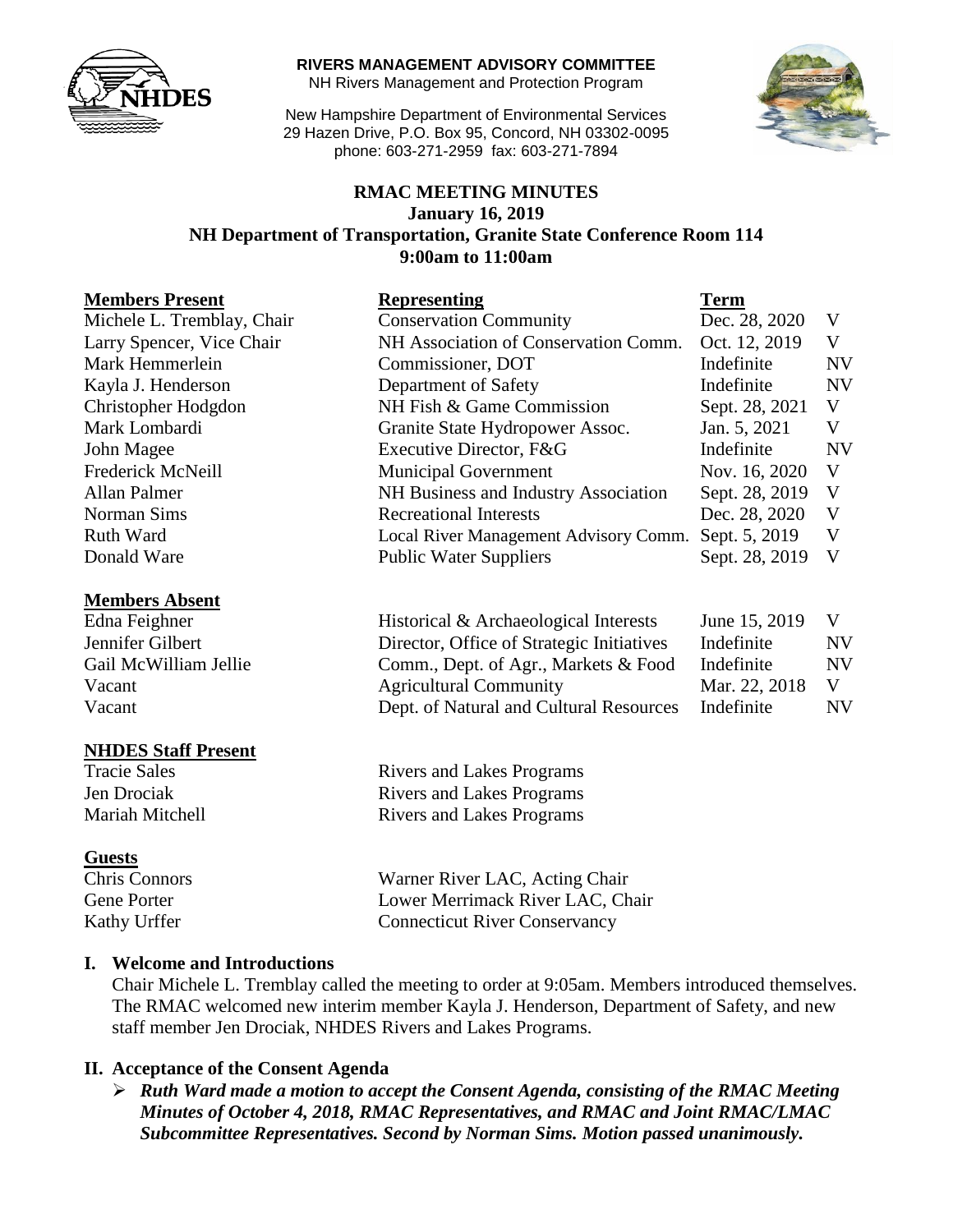# **III.RMAC Represented Interests Presentation Series: Public Water Suppliers**

Donald Ware presented on how the public water suppliers utilize the rivers of New Hampshire. Half of New Hampshire sources their water through public water suppliers from surface waters, such as rivers. The other half of New Hampshire sources water from groundwater wells, many of which consequently receive water from adjacent water sources such as rivers. The public water suppliers of New Hampshire are very interested in preserving the quality and quantity of water within the rivers. They are also interested in protecting and conserving wetlands, controlling non-point source storm water pollution, instream flows, and overall water conservation. The New Hampshire Water Works Association, along with the Granite State Rural Water Association and the NHDES Water Division, collaborates with many smaller utilities around the state in an effort to assist them with the preservation and conservation of water and natural resources. Through implementing conservation programs with utilities statewide, the public water suppliers want to create efficient water users who will help to preserve and conserve water sources throughout New Hampshire.

Mark Lombardi volunteered to be the representative interest presenter at the next RMAC meeting. Allen Palmer and Kayla Henderson will be alternates.

# **IV. 2019 RMPP-Related Legislation**

#### 1) 2019 Bills

Larry Spencer thanked the Policy and Legislation Subcommittee for their work. He reported that the subcommittee recommended that the RMAC:

- Support: HB 107, HB 137, HB 228, HB 326, HB 352, HB 443
- Support with amendment: HB 188 and HB 475
- Conditionally support: LSR 784 [HB 679] and LSR 274 [SB 254]
- Oppose: HB 219 and HB 244
- Track: HB 150 and HB 276
- Research: HB 325
- Delete: HB 299, LSR 270[HB 272] and LSR 844 [SB 201]

## *Larry Spencer motioned that the RMAC adopt the recommended positions of the RMAC Policy and Legislation Subcommittee. Second by Allen Palmer. Motion passed unanimously.*

Tracie Sales informed the RMAC that more bill text was posted after the subcommittee meeting on January 14, 2019. Bills with P and L Subcommittee recommendations were briefly reviewed and discussed. After, new bill text was reviewed in further detail and the RMAC determined their positions on each bill through the discussions. Positons and legislative updates can be found on the Legislative Tracking Spreadsheet on the RMAC blog.

- *Chris Hodgdon motioned to track House Bill 516. Second by Larry Spencer. Motion passed unanimously.*
- *Ruth Ward motioned to track House Bill 542. Second by Allen Palmer. Motion passed unanimously.*
- *Larry Spencer motioned to support House Bill 543. Second by Don Ware. Vote was a tie and Chair Tremblay withdrew her vote of support to break the tie; motion failed.*  Michele noted that she did support the bill despite her withdrawn vote.
- *Norman Sims motioned to track House Bill 543. Second by Larry Spencer. Motion passed with one abstention.*
- *Norman Sims motioned to oppose LSR 751 [HB 640]. Second by Ruth Ward. Motion passed with one abstention.*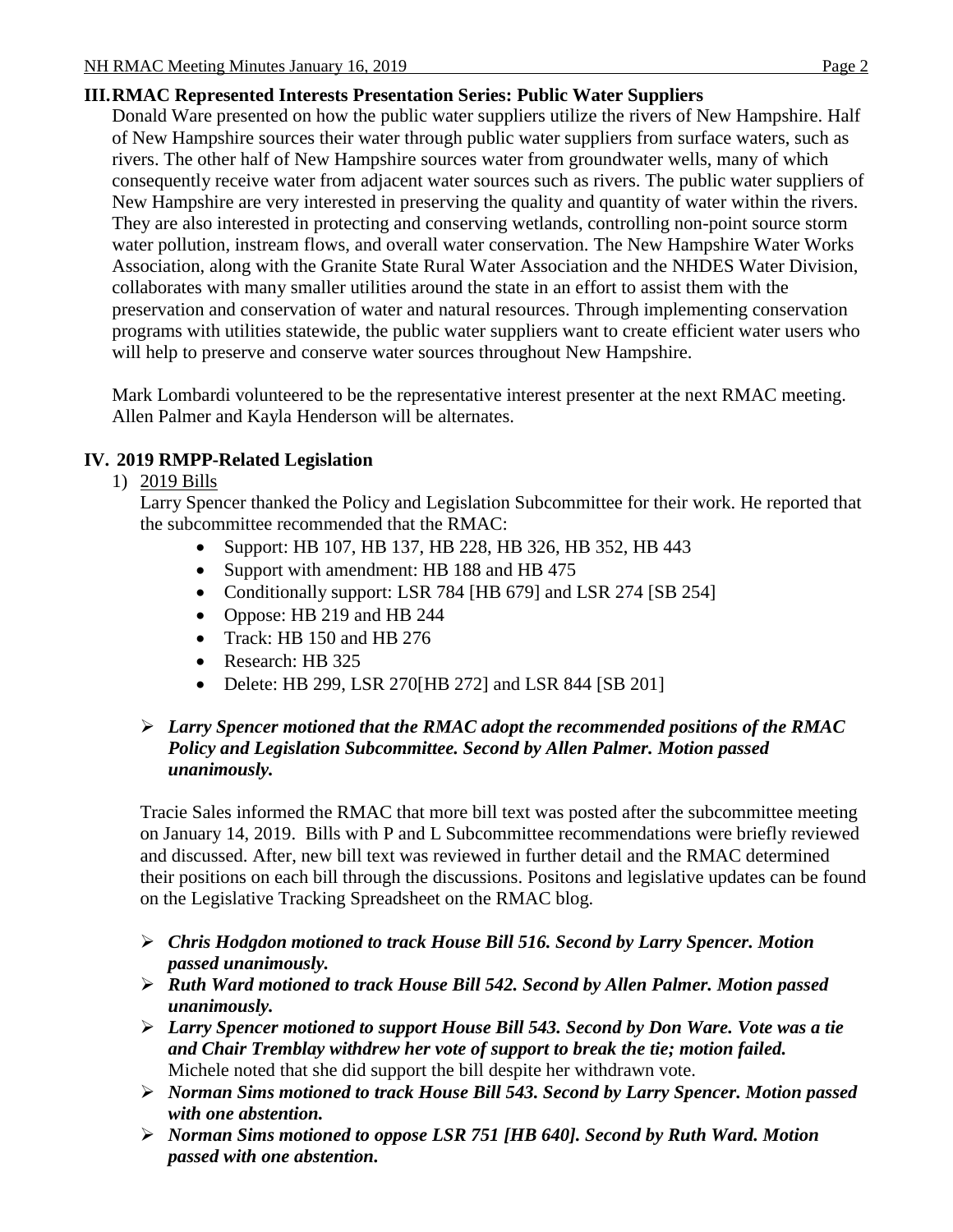#### 2) Standing Positions

Larry walked through the RMAC standing positions. The Policy and Legislation Subcommittee recommended maintaining the same positions as last year with no changes.

#### *Larry Spencer motioned to approve the RMAC standing positions for 2019. Second by Norman Sims. Vote passed unanimously.*

## **V. Wetland Rule Revisions, Env-Wt 100-900**

Tracie discussed the Wetland Rule revisions and shared a letter that Jen Drociak drafted for the RMAC that summarized concerns as they relate to the LACs and local conservation commissions. A major issue with the new rules is how local voices like LACs and conservation commissions have limited opportunity to review and comment on permit applications due to a new streamlined permitting process. Not only are review times being shortened, but some project types are proposed to now qualify for permit by notifications rather than require expedited or standard permits, with the result that comments from LACs or conservation commissions will no longer be possible under the requirements of RSA 91-A.

In response, the RMAC decided to amend the letter to:

- Request the comment period become 10 days to allow local municipal voices more time to address permit applications and notifications.
- Require that when any permit activity falls within a designated river corridor, that the LAC be notified to allow them a fair chance at commenting on permit applications if they choose to.
- Include language which emphasizes the importance of LACs in that they are a local voice and that they are a NHDES program with the support of the RMAC.
- Request that the definition of priority resource areas include designated rivers classified as natural.
- Recommend that restoration projects continue to have a flat fee applied rather than fees based on the size of the project.

#### *Don Ware motioned to approve the draft Wetland Rule comment letter with the edits discussed. Fred McNeill second. Motion passed unanimously.*

#### **VI. RMPP Program Updates**

1) LAC Membership Drive

Tracie discussed how staff is undertaking a membership drive to increase the memberships with LACs and to encourage municipalities to have at least one if not more representatives on each LAC. There are only two LACs that are inactive, but many LACs are lacking representation of their municipalities. Staff mailed letters to the Piscataquog municipalities for membership, they are in the process of generating letters to the Pemigewasset towns, and after that they will be working to send letters to municipalities around the Saco and Swift rivers.

2) LAC Workshop: March 23, 2019

Staff will be inviting all LAC members to the LAC workshop March 23, 2019 and all RMAC members are welcome to attend.

3) Surplus Land Review

One SLR in Concord was received since the last meeting, but it was not near a river or within a designated river corridor; therefore, it does not need to be addressed by the RMAC.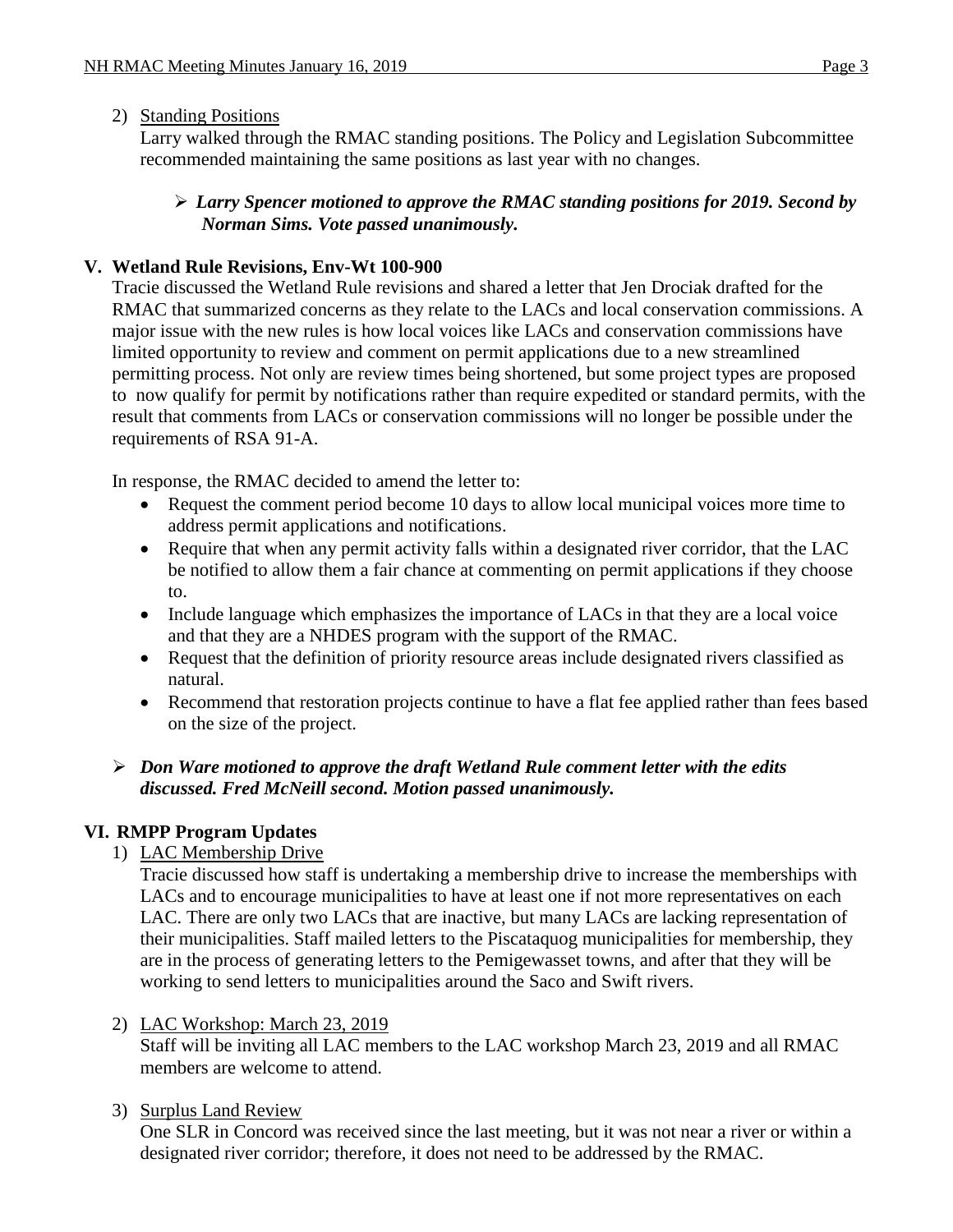## **VII. RMAC Representation on Other Committees and Member Comments**

#### 1) WQSAC

Allan Palmer noted that the Water Quality Standards Advisory Committee (WQSAC) was determining how New Hampshire will be regulating nutrient discharges, predominantly total phosphorus. NHDES is required to define a flow other than 7Q10 for calculating nutrient discharge dilution ratios, and WQSAC is researching options. The group is also discussing dissolved oxygen and other nutrient standards for the state.

## 2) River Restoration Task Force

John Magee reported that the River Restoration Task Force has not met since spring 2018, but plans on meeting after the current government shutdown is over. Along Bellamy River one dam has been removed and one is in the process of removal. On Clark Brook there is one dam that has been removed and the other one remains impounded. Magee is also working with other individuals on the removal of two other dams, one on the south branch of Gale River and another at Mung Pond.

#### 3) Connecticut River Paddlers Trail

Norman Sims presented on the recent occurrences of the Connecticut River Paddlers Trail. This collaborative group works with entities interested in paddling along the Connecticut River. They helped to create and maintain a river trail along the river. They have recently established a relationship with the Connecticut River Conservancy, with whom they hope to work on fundraising efforts and on the relicensing of the three dams along the river that is currently underway. Additionally, the group is actively working with the Appalachian Mountain Club to extend the river trail into Massachusetts.

#### **VIII. New Business and Action Item Review**

1) New Business

The RMAC says goodbye to Kathy Black and will be writing her a thank you letter. The RMAC welcomes Jen Drociak to the staff.

| <b>Action item</b>           | <b>Leader</b> | Supporter(s)         | <b>Target Date</b> | <b>Meeting Date</b> |
|------------------------------|---------------|----------------------|--------------------|---------------------|
| Submit letters of testimony  | Tracie        | Michele, Larry, Jen, | Various            |                     |
|                              |               | Mariah               | hearing dates      |                     |
| Wetland rule revision letter | Tracie        | Jen                  | 1/18/2019          |                     |
| will be altered to include   |               |                      |                    |                     |
| the RMAC edits.              |               |                      |                    |                     |
| Notify LAC and RMAC          | Tracie        | Jen, Mariah, Michele | February           |                     |
| members of the LAC           |               |                      | 2019               |                     |
| Workshop                     |               |                      |                    |                     |
| Doodle Poll for the week of  | Mariah        | Tracie, Jen          | 1/31/2019          |                     |
| 03/25/2019-03/28/2019        |               |                      |                    |                     |
| Thank you letter to Kathy    | Michele       | <b>Staff</b>         | 2/28/2019          |                     |
| <b>Black</b>                 |               |                      |                    |                     |

#### 2) Action item review

#### 3) Next Meeting and Agenda Items

The next meeting was proposed for the week of March 25, 2019. The RMAC would like to learn more about the Granite State Hydro and/or Homeland Security programs in the upcoming meeting.